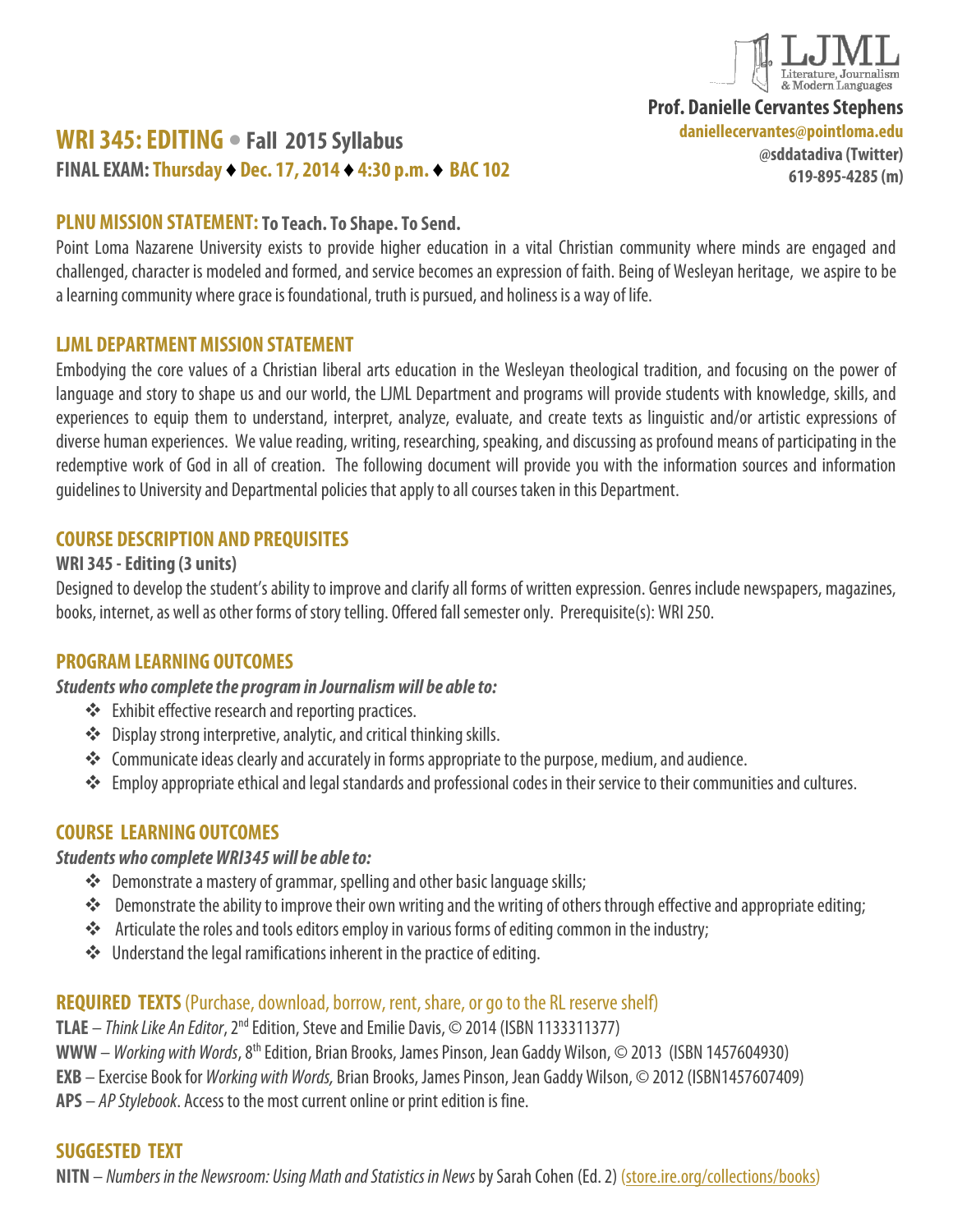# **COURSE GRADING | GRADE BREAKDOWN**

| Topic literacy / deep reading (R&Rs and EQs)   | 25 percent |
|------------------------------------------------|------------|
| Skills practice (grammar exercises, editing)   | 25 percent |
| Skills application / proficiency (GQs)         | 25 percent |
| Semester assessment (comprehensive final exam) | 15 percent |
| Engagement (attendance, participation)         | 10 percent |

# **GRADE CALCULATION (Expressed in percentages)**

|  |  | <b>A</b> 95-100 <b>B</b> + 87-89 <b>C</b> + 77-79 <b>D</b> + 67-69 |  |
|--|--|--------------------------------------------------------------------|--|
|  |  | <b>A</b> - 90-94 <b>B</b> 84-86 <b>C</b> 74-76 <b>D</b> 64-66      |  |
|  |  | <b>B</b> - 80-83 <b>C</b> - 70-73 <b>D</b> - 60-63                 |  |

# **ATTENDANCE POLICY**

Ten percent of your course grade is based on attendance and participation. **In order to avoid losing attendance points, you may not have more than two (2) unexused absences or four (4) total absences of any kind in the entire semester.** Yes, that counts for official school business as well, as if you make a decision to do an activity that keeps you out of class for the total equivalent of two weeks, you should reconsider your schedule.

### **EXTRA CREDIT POLICY**

Extra credit is a priviledge, not a right, to students who are participating fully in class and turning in their assignments, but need to improve their grades because they fell short a couple or more times and are actively trying to improve and correct their performance. Therefore, in order to qualify for extra credit, **you may not be missing any major assignments at the time of engaging in extra credit, and you may not have more than two (2) unexused absences or three (3) total absences of any kind in the entire semester. In addition, you must have at C+ average (77% or higher) at the end of the semester for your extra credit to apply.**These terms can change at any time.

# **DISCLOSURES AND FINE PRINT**

#### **Public discourse**

By continuing in this class, you acknowledge that your work may be viewed by others in the class. Unless students opt-out in writing, their work, such as final drafts of stories, research or analysis may be incorporated into instruction. Some of the work we will do in this class is cooperative, by nature of the class discussions and general feedback given to written work and/projects; thus you should think of all your writing and speaking for and in class as public, not private, discourse.

#### **Inclusive language**

Because the Literature, Journalism, and Modern Language department recognizes the power of language, all public language used in this course, including written and spoken discourse, will be inclusive. This standard is outlined by all major academic style guides, including MLA, APA, and Chicago, and is the norm in university-level work.

### **Diversity statement**

Point Loma Nazarene University is committed to diversity in the classroom, in its publications and in its various organizations and components. Faculty and staff recognize that the diverse backgrounds and perspectives of their colleagues and students are best served through respect toward gender, disability, age, socioeconomic status, ethnicity, race, culture and other personal characteristics. In addition, the department of Literature, Journalism, and Modern Languages is committed to taking a leadership position that calls for promoting a commitment to diversity in and out of the classroom and in the practices of writing, journalism, and the study of literature.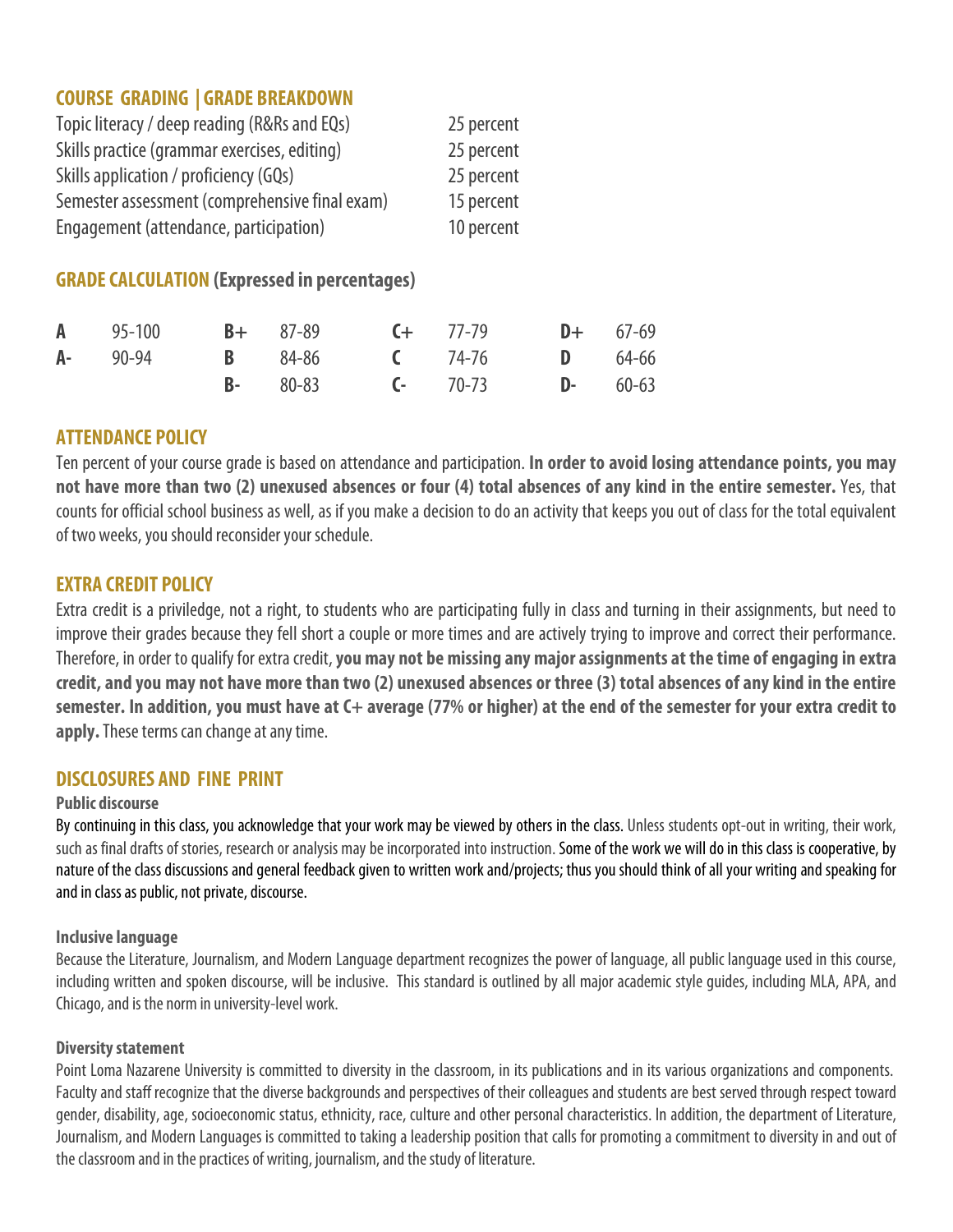#### **FERPA policy** (Family Educational Rights and Privacy Act)

In compliance with federal law, neither PLNU student ID nor social security number should be used in publicly posted grades or returned sets of assignments without student written permission. This class will meet the federal requirements by (Note: each faculty member should choose one strategy to use: distributing all grades and papers individually; requesting and filing written student permission; or assigning each student a unique class ID number not identifiable on the alphabetic roster.). Also in compliance with FERPA, you will be the only person given information about your progress in this class unless you have designated others to receive it in the "Information Release" section of the student portal.

#### **Academic accommodations**

While all students are expected to meet the minimum academic standards for completion of their courses as established by the instructors, students with special needs may require academic accommodations. At Point Loma Nazarene University, students requesting academic accommodations must file documentation with the Disability Resource Center (DRC), located in the Bond Academic Center. Once the student files documentation, the Disability Resource Center contacts the student's instructors and provides written recommendations for reasonable and appropriate accommodations to meet the individual needs of the student. This policy assists the university in its commitment to full compliance with Section 504 of the Rehabilitation Act of 1973, the Americans with Disabilities (ADA) Act of 1990, and ADA Amendments Act of 2008, all of which prohibit discrimination against students with special needs and quarantees all qualified students equal access to the benefits of PLNU programs and activities. Students have the right to appeal decisions regarding academic accommodations. In order to provide prompt and equitable resolution, the student must submit a written or verbal statement to the Director of Academic Advising who will conduct the appeal process in consultation with the Vice President for Student Development.

#### **Academic honesty**

The Point Loma Nazarene University community holds the highest standards of honesty and integrity in all aspects of university life. Any violation of the university's commitment is a serious affront to the very nature of Point Loma's mission and purpose. Violations of academic honesty include cheating, plagiarism, falsification, aiding academic dishonesty, and malicious interference.

*Cheating* is the use of unauthorized assistance that results in an unfair advantage over other students. It includes but is not limited to: Bringing and/or using unauthorized notes, technology or other study aids during an examination; looking at other students' work during an exam or in an assignment where collaboration is not allowed; attempting to communicate with other students in order to get help during an exam or in an assignment where collaboration is not allowed; obtaining an examination prior to its administration; allowing another person to do one's work and submitting it as one's own; submitting work done in one class for credit in another without the instructor's permission.

*Plagiarism*is the use of an idea, phrase or other materials from a source without proper acknowledgment of that source. It includes but is not limited to: The use of an idea, phrase, or other materials from a source without proper acknowledgment of that specific source in a work for which the student claims authorship; the misrepresentation and/or use of sources used in a work for which the student claims authorship; the use of papers purchased online as all or part of an assignment for which the student claims authorship; submitting written work, such as laboratory reports, computer programs, or papers, which have been copied from the work of other students, with or without their knowledge and consent.

*Falsification* is the alteration of information or forging of signatures on academic forms or documents. It includes but is not limited to: using improper methods of collecting or generating data and presenting them as legitimate; altering graded work and submitting it for re-grading; falsifying information on official academic documents such as drop/add forms, incomplete forms, petitions, recommendations, letters of permission, transcripts or any other university document; misrepresenting oneself or one's status in the university.

*Aiding academic dishonesty*is assisting another person in violating the standards of academic honesty. It includes but is not limited to: Allowing other students to look at one's own work during an exam or in an assignment where collaboration is not allowed; providing information, material, or assistance to another person knowing that it may be used in violation of academic honesty policies; providing false information in connection with any academic honesty inquiry.